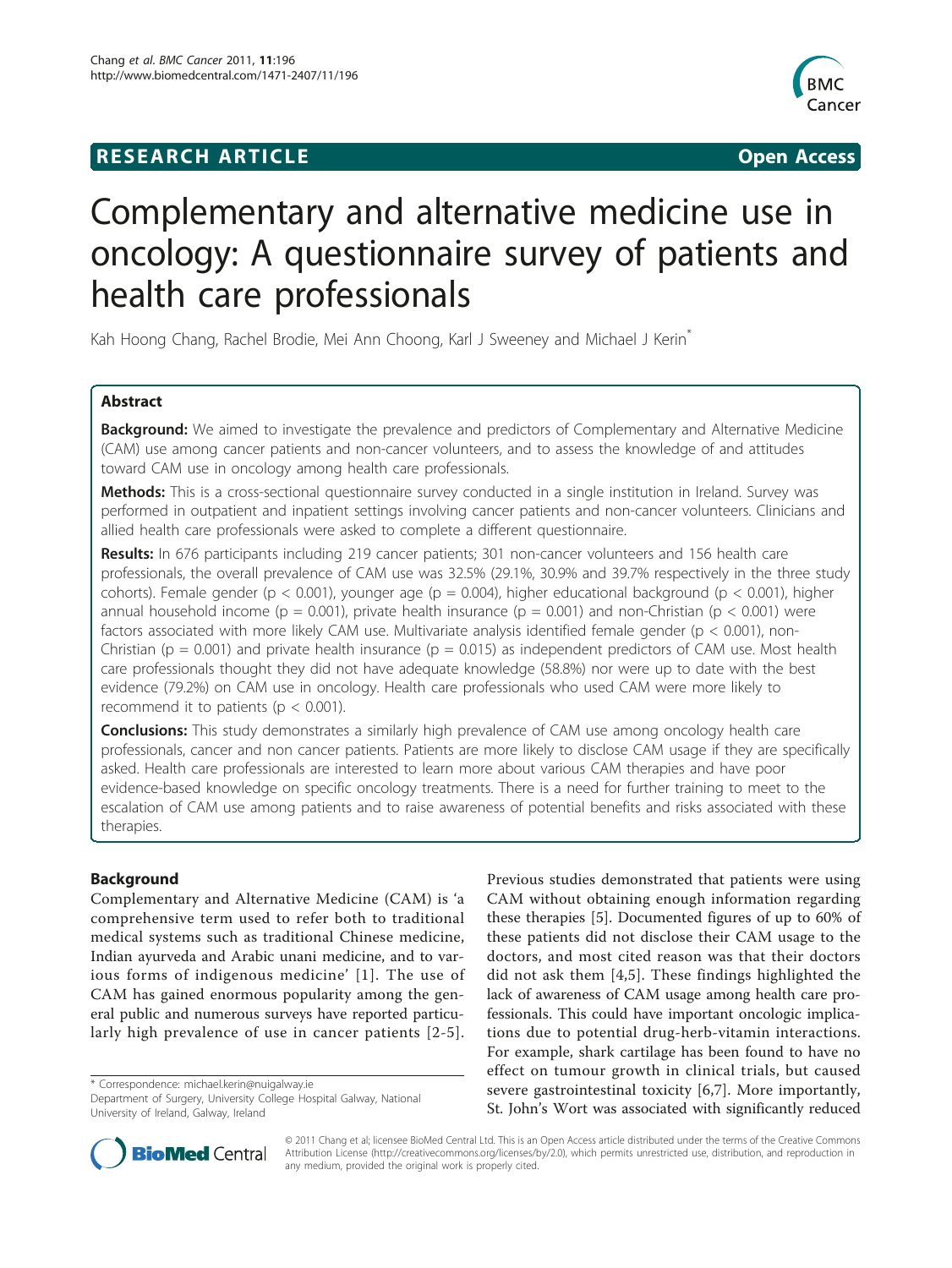plasma levels of SN-38, the active metabolite of chemotherapeutic agent, Irinotecan [[8](#page-7-0)]. The majority of novel anticancer treatments are studied in advanced cancer patients and this cohort has been shown to use CAM more frequently [[9\]](#page-7-0). This can be a confounding factor potentially leading to under- or over-estimated drug levels, toxicity, side effect profiles, drug-herb-vitamin interactions and unreliable clinical trial data [[10](#page-7-0)].

Previous surveys in cancer patients have mainly focused on the prevalence and predictors of CAM usage [[2-5](#page-7-0),[9](#page-7-0)]. In Ireland, the prevalence of CAM use in oncology has been reported in a selected cohort of patients with head and neck cancer [[11](#page-7-0)]. Few studies have assessed the attitudes and perceptions of health care professionals toward CAM use in oncology. Richardson et al reported negative perceptions on CAM by clinical oncologists and Hyodo et al reported discrepant views on CAM between oncologist and cancer patients [[12,13\]](#page-7-0). Risberg et al investigated oncology professionals' knowledge of and attitudes toward CAM in a group of oncologists, nurses, clerks and interventional radiographers [\[14](#page-7-0)]. However, the study cohorts did not represent all the members of the current multidisciplinary team. Furthermore, these studies did not assess patients and health care professionals' attitudes and perceptions simultaneously [\[13,14](#page-7-0)], which may enable better understanding of the interactions between the two parties. Lastly, health care professionals' knowledge of the use of CAM therapies in specific cancer-related clinical conditions has not previously been investigated.

The aims of this study were therefore to a) investigate the interest and prevalence of CAM use among cancer patients attending a tertiary referral centre in Ireland; b) determine factors associated with CAM usage; (c) assess communications between health care professionals and patients by obtaining opinions and experience from both parties; and (d) investigate health care professionals' knowledge of and attitudes toward CAM.

# Methods

#### Participants

This was a single centre cross-sectional survey. Participants were recruited between July and August 2008. Three study cohorts were included in this study, namely cancer patients, non-cancer volunteers and health care professionals. The study was granted approval by the Clinical Research Ethics Committee of the University College Hospital Galway. Patients and volunteers were accrued after explanation of the nature of the survey both in verbal and written format, followed by verbal consent. Cancer patients and non-cancer volunteers were identified from the outpatient clinics, inpatient wards, oncology day ward and radiotherapy department. Cancer patients were patients who have been diagnosed with any cancer in the past. Non-cancer volunteers were patients who were on the wards or attending outpatient clinic for reasons other than cancer, or visitors. Thirtysix consultants across 13 specialties (breast and endocrine surgery; general and gastrointestinal surgery; plastics and reconstructive surgery; urology; head and neck surgery; obstetrics and gynaecology; medical oncology; radiation oncology; dermatology; respiratory medicine; palliative medicine; neurology and haematology) gave permission to have their patients recruited in this study. The study was coordinated by a postgraduate researcher and a medical student undertaking summer research project. Nurses at each study location assisted with the accrual process.

Health care professionals consisted of doctors, nurses, physiotherapists, pharmacists, speech and language, and occupational therapists. All of these health care professionals are involved in the care of cancer patients. Doctors and nurses were asked to complete the questionnaire at various locations within the hospital. For other allied health care professionals, questionnaires were distributed to the corresponding departments.

#### **Ouestionnaires**

We utilised a modified version of a previously published questionnaire validated in Japan [\[5\]](#page-7-0). Prior to the commencement of the survey, the questionnaire was distributed to all participating consultants for review. The structure was further modified and questions reworded according to consultants' feedback. The anonymised questionnaire collected data on sociodemographics; use of CAM and specific details such as types of CAM, expectations and reasons for use; cancer-related characteristics and treatment (Additional files [1](#page-7-0) and [2](#page-7-0)). The questionnaire also incorporated Hospital Anxiety and Depression Scale (HADS) which is a validated brief 14-item scoring system to assess emotional state [[15\]](#page-7-0). Data was also collected on the location of consultation, stage of cancer and a simplified Karnofsky performance status score.

The questionnaire distributed to health care professionals was composed of questions regarding their specialties and positions; use of CAM; attitudes towards CAM and previous experience during consultations. Five quiz-like questions regarding the use of CAM in specific cancer-related scenarios were incorporated to determine if health care professionals were up to date with the best available evidence (additional files 1 and 2). The 'correct' answers to these questions were based on level 1a evidence [\[16](#page-7-0)[-20](#page-8-0)].

# Statistical Analysis

Statistical analysis was performed using SPSS 15.0 software (Chicago, IL, USA). Univariate comparison of variables was assessed using  $\chi^2$  test for nominal or ordinal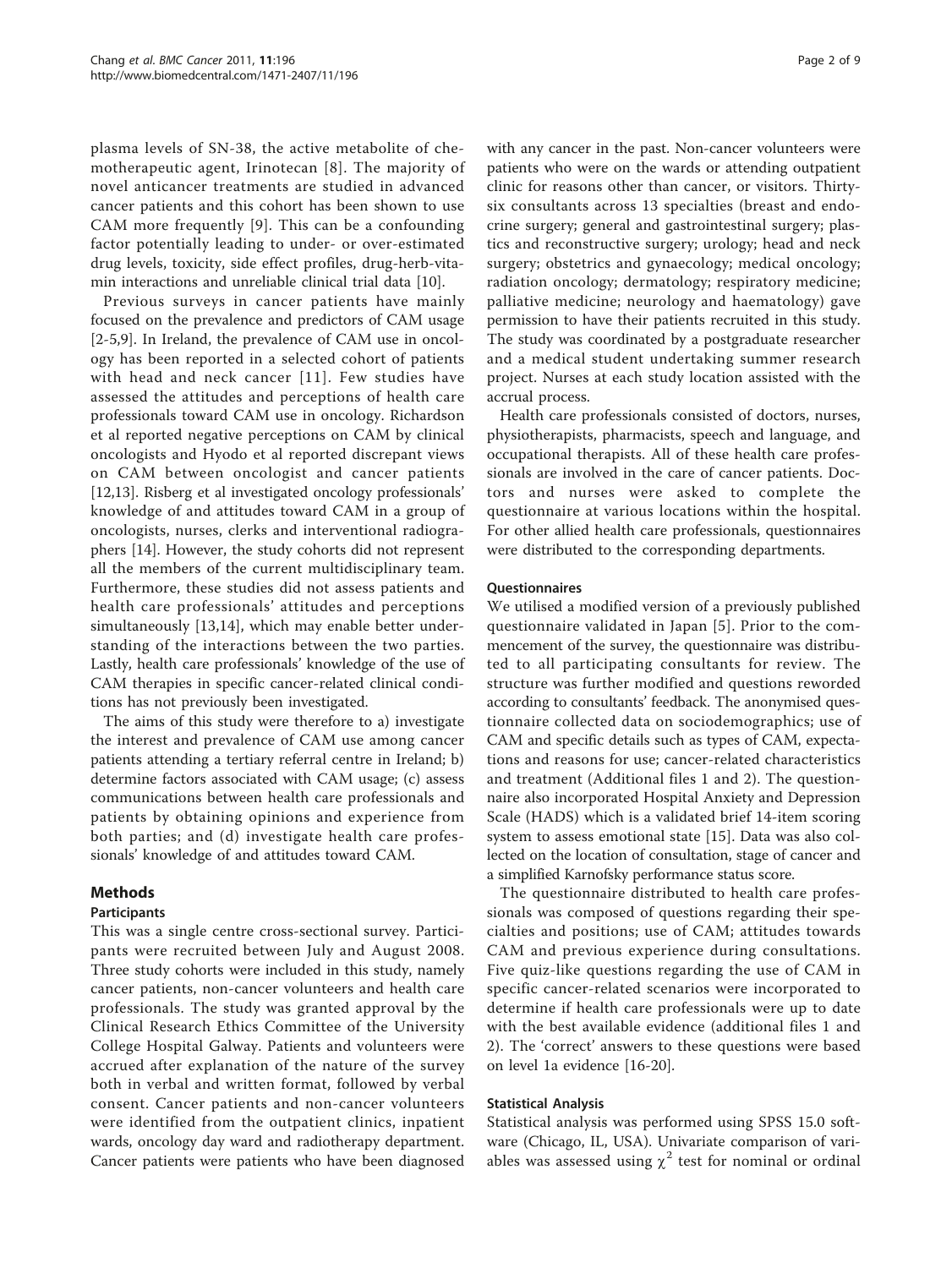data; Student's t-test and Mann-Whitney U test were used for parametric and non-parametric continuous data respectively. Multivariate analysis was performed using binary logistic regression with forward conditional method. Variables that were significant on univariate analyses were entered into the regression model. A p value of less than 0.05 was considered statistically significant for all tests.

# Results

# Characteristics of Participants

A total of 728 participants were asked to complete the questionnaire, 52 were excluded from subsequent analysis as 5 were erroneously filled out by clerical staff and 47 had excessive missing information. Therefore, 676 questionnaires were valid for analysis including 301 completed by non-cancer volunteers, 219 by cancer patients and 156 by health care professionals. The majority of participants were Caucasians. Nineteen different malignancies were represented in the cancer patient cohort. The prevalence of CAM use among cancer patients, non-cancer volunteers and health care professionals were 29.1%, 30.9% and 39.7% respectively. The prevalence rate in the entire study cohort was 32.5%. Characteristics of cancer patients and non-cancer volunteers are summarised in Table [1](#page-3-0), and characteristics of health care professionals are summarised in Table [2.](#page-4-0)

# Types of CAM Use

Biologically-based and orally ingested CAM such as natural supplements (i.e. Probiotics, fish oil, flax seeds, melatonin, etc.), vitamins, green tea and herbal or folk remedies (i.e. garlic, ginger, Essiac, aloe vera, ginseng, Laetrile, etc.) were the most commonly used CAM in the study cohorts. Manipulative and body-based practices such as massage therapy, acupuncture, yoga and chiropractic therapy were popular among CAM users. Energy medicine (i.e. energy healing, biofeedback, etc.), mind-body medicine (i.e. psychotherapy, meditation, etc.) and whole medical systems such as homeopathy and traditional Chinese medicine were less commonly used. The types of CAM used in our study cohorts are summarised in Table [3](#page-5-0).

# Predictors of CAM Use

On univariate analysis, female gender ( $p < 0.001$ ), younger age ( $p = 0.004$ ), higher educational background  $(p < 0.001)$ , higher annual household income  $(p =$ 0.001), private health care insurance ( $p = 0.001$ ), non-Christian ( $p < 0.001$ ) were found to be factors associated with more likely CAM usage. No association was found between ethnicity, HADS and CAM use (Table [1](#page-3-0)). Multivariate analysis identified female gender ( $p < 0.001$ ), non-Christian ( $p = 0.001$ ) and private health care insurance ( $p = 0.015$ ) as independent predictive factors of CAM use (Table [4\)](#page-5-0).

In the cancer patient cohort, patients who received hormonal therapy were more likely to use CAM ( $p =$ 0.016). Interestingly, no association was found between CAM use and cancer stage, and Karnofsky performance status score.

# Attitudes and Perceptions Toward CAM

Among 155 CAM users, reasons for using CAM were: 72 (51.1%) recommended by family or friends; 42 (29.8%) own will, 12 (8.5%) media influence and 6 (4.3%) recommended by doctor. Among the non-cancer volunteers, CAM users expected CAM to improve immune function ( $n = 79, 61.7\%$ ), general wellbeing (n = 20, 15.7%) and a small proportion expected CAM to prevent cancer ( $n = 8$ , 6.3%). On the other hand, the cancer patient cohort used CAM with the expectations that it would cure cancer ( $n = 1$ , 0.7%), halt cancer progression (n = 1, 0.7%), improve symptoms (n = 6, 4.1%), and 6 patients used it as a complementary to conventional treatments. When asked if they thought CAM was effective, the majority of CAM users  $(n = 93, 66.5\%)$ either agreed or strongly agreed. Only 4 participants reported negative effects from CAM use (one constipation and diarrhoea; one drowsiness; one cough, sweating and weight gain; one urinary incontinence).

In 359 non-users, reasons for not using CAM were reported to be: did not have enough information about it (n = 150, 50.2%), no interest (n = 64, 21.4%), did not believe in it (n = 38, 12.7%), never needed it (n = 14, 4.7%), too expensive  $(n = 12, 4\%)$ , happy with conventional medicine ( $n = 5$ , 1.7%) and heard bad comments about it ( $n = 4, 1.3\%$ ). Interestingly, 151 (46.6%) of the non-users would like to learn more about CAM.

Among health care professionals, there was a significant association between CAM use and professions ( $p =$ 0.050). The prevalence of CAM use was the highest among pharmacist (4/5, 80%), followed by nurses (30/ 61, 49.2%), physiotherapists (10/27, 37.0%), and the least prevalent among doctors (17/59, 28.8%). Longer duration since qualification was associated with higher likelihood of CAM usage ( $p = 0.007$ ). There was a high level of interest among health care professionals with 110 (75.3%) wanting to learn more about CAM.

# Communications Between Health Care Professionals and Patients

In 155 CAM users, 43 (30.1%) voluntarily reported CAM use to their doctors. The doctors' response was reported to be: encouraged to continue ( $n = 16, 37.2$ %), advised to stop (n = 7, 16.3%), neither discouraged nor encouraged  $(n = 20, 46.5\%)$ , and doctor did not know about CAM  $(n = 10, 100)$ 4, 2.8%). Among patients who did not report CAM use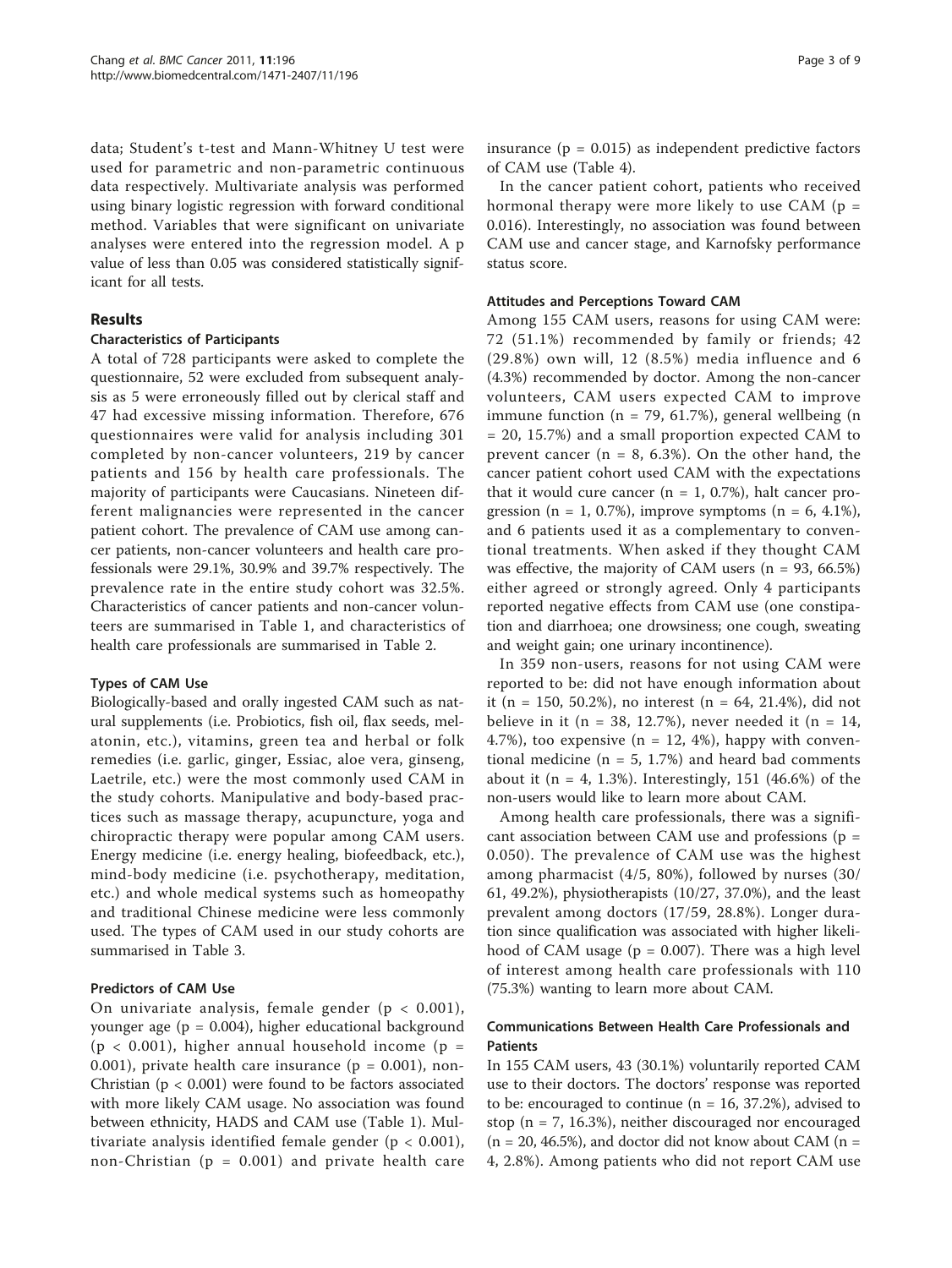# <span id="page-3-0"></span>Table 1 Characteristics of patient participants

| <b>Variables</b>         | <b>Number of Participants</b> | Number of CAM Users (%) | p value $(\chi 2)$ |
|--------------------------|-------------------------------|-------------------------|--------------------|
| Total                    | 520                           | 155 (29.8)              |                    |
| Gender                   |                               |                         | < 0.001            |
| Male                     | 186                           | 29 (15.6)               |                    |
| Female                   | 330                           | 124 (37.6)              |                    |
| Missing                  | $\overline{4}$                | $\overline{2}$          |                    |
| $Age*$                   | $52.5 \pm 16.9$               | 49.1 $\pm$ 15.5         | $0.004^{\dagger}$  |
| Ethnicity                |                               |                         | 0.385              |
| Caucasian                | 497                           | 149 (30.0)              |                    |
| Non-Caucasian            | 4                             | $\overline{2}$          |                    |
| Missing                  | 19                            | $\overline{4}$          |                    |
| Educational background   |                               |                         | < 0.001            |
| Primary level            | 97                            | 11(11.3)                |                    |
| Secondary level          | 255                           | 74 (29.0)               |                    |
| Tertiary level           | 154                           | 66 (42.9)               |                    |
| Missing                  | 13                            | $\overline{4}$          |                    |
| Annual household income  |                               |                         | 0.001              |
| <€20 000                 | 197                           | 43 (21.8)               |                    |
| €20 000 - €49 999        | 161                           | 50 (31.1)               |                    |
| €50 000 - €99 999        | 71                            | 33 (46.5)               |                    |
| $> 100$ 000              | 12                            | 5(41.7)                 |                    |
| Missing                  | 79                            | 24                      |                    |
| Health insurance         |                               |                         | 0.001              |
| None                     | 71 242                        | 26 (36.6) 52 (21.5)     |                    |
| Public Medical Card      |                               |                         |                    |
| Private Health Insurance | 200                           | 76 (38.0%)              |                    |
| Missing                  | $\overline{7}$                | $\mathbf{1}$            |                    |
| Religions                |                               |                         | 0.001              |
| Christian                | 486                           | 138 (28.4)              |                    |
| Non-Christian            | 15                            | 11(73.3)                |                    |
| Missing                  | 19                            | 6                       |                    |
| Subgroups                |                               |                         | 0.369              |
| Non-cancer volunteers    | 301                           | 93 (30.9)               |                    |
| Cancer patients          | 219                           | 62 ((28.3)              |                    |
| Breast                   | 81                            | 27 (33.3)               | 0.667              |
| Colorectal               | 23                            | $\overline{4}$          |                    |
| Lymphoma                 | 17                            | 6                       |                    |
| Leukaemia                | 13                            | 3                       |                    |
| Prostate                 | 12                            | 3                       |                    |
| Lung                     | 12                            | $\overline{2}$          |                    |
| Ovarian                  | 12                            | 5                       |                    |
| Melanoma                 | 12                            | 6                       |                    |
| Head & Neck              | 7                             | $\mathbb O$             |                    |
| Oesophagus               | 5                             | $\mathbf{1}$            |                    |
| Kidney                   | 5                             | $\mathbf{1}$            |                    |
| Brain                    | $\overline{4}$                | $\mathbf{1}$            |                    |
| Cervix                   | 3                             | $\mathbf{1}$            |                    |
| Stomach                  | 3                             | $\mathbb O$             |                    |
| Testicle                 | $\overline{2}$                | $\mathbb O$             |                    |
| Urinary bladder          | $\overline{2}$                | $\mathbb O$             |                    |
| Non-melanoma skin        | $\overline{2}$                | $\mathbf{1}$            |                    |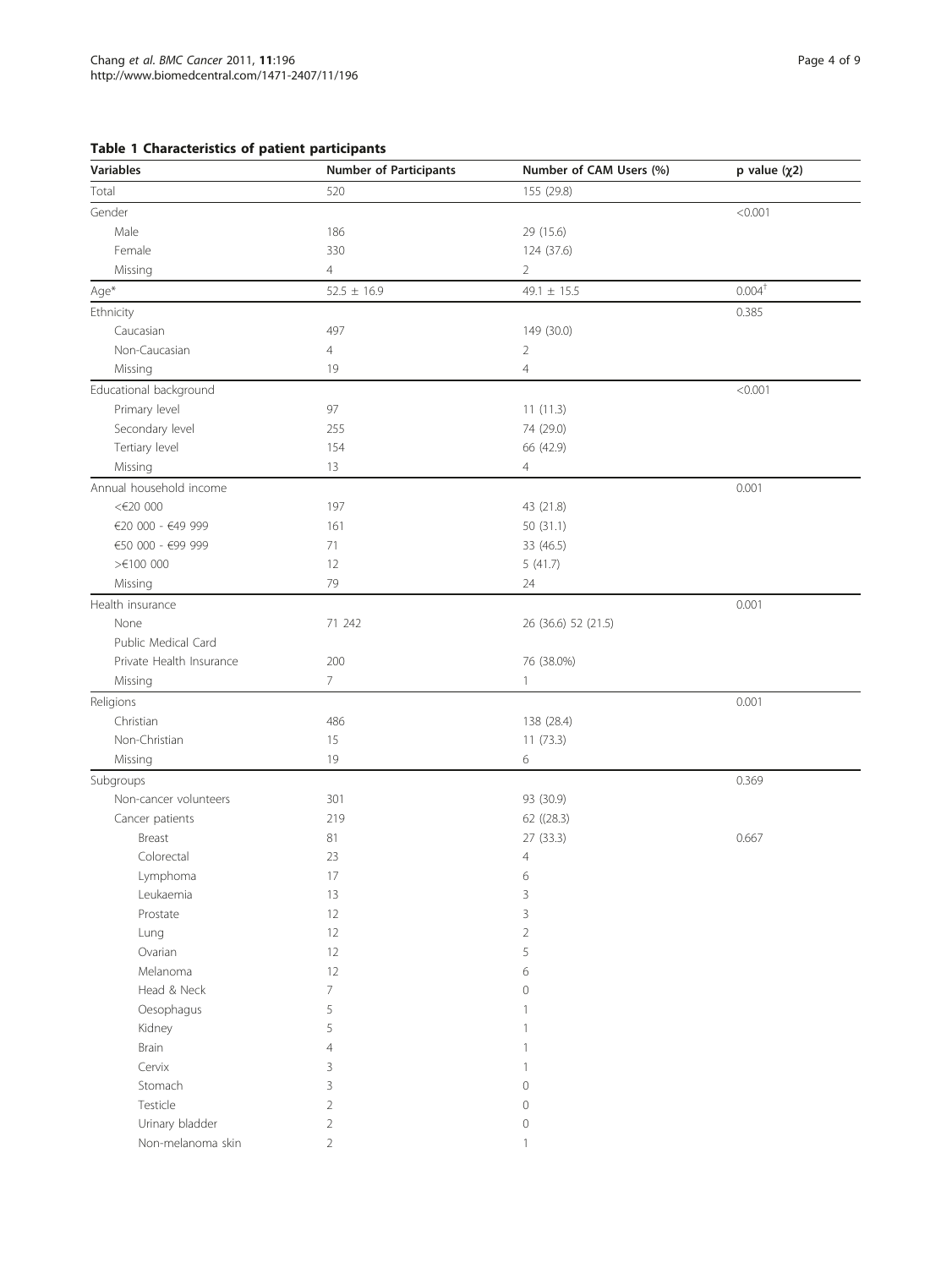| Pancreatic                        |     |            |       |
|-----------------------------------|-----|------------|-------|
| Myeloma                           |     | $\circ$    |       |
| Missing                           | 2   | $\circ$    |       |
| <b>HADS</b>                       |     |            |       |
| High anxiety score $(\geq 11)$    | 44  | 13 (29.5)  | 0.350 |
| Low anxiety score (<11)           | 333 | 112(33.6)  |       |
| Missing                           | 143 | 30         |       |
| High depression score $(\geq 11)$ | 13  | 3(23.1)    | 0.328 |
| Low depression score $(<11)$      | 386 | 128 (33.2) |       |
| Missing                           | 121 | 24         |       |
| Karnofsky score                   |     |            | 0.493 |
| $80 - 100$                        | 106 | 33(31.1)   |       |
| $50 - 70$                         | 36  | 7(19.4)    |       |
| $0 - 40$                          | 6   | 1(16.7)    |       |
| Missing                           | 76  | 24         |       |

<span id="page-4-0"></span>Table 1 Characteristics of patient participants (Continued)

\* mean ± standard deviation

† student's t-test

voluntarily, only 8 were asked about its use by their doctors. The majority of patients did not mention CAM use because the doctor never asked ( $n = 47, 34.6\%$ ), some thought that the doctor would not understand  $(n = 5,$ 3.7%), or would disapprove  $(n = 8, 5.9\%).$ 

From the health care professionals perspective, when asked about their responses to patients regarding CAM use, 26 (17.2%) reported that they would encourage to continue, 5 (3.3%) advise to stop, 92 (60.9%) neither discourage nor encourage. Of these, 58 (38.2%) have been asked about CAM during consultations in the previous 6 months. A large proportion of health care professionals ( $n = 68, 45.9\%$ ) thought they would ask patients about CAM use, while 57 (38.8%) would recommend CAM to patients. Health care professionals who used CAM were more likely to recommend CAM to their patients ( $p = 0.001$ ).

#### Health Care Professionals' Knowledge on CAM

Health care professionals were asked to self-rate their knowledge on CAM. With regards to having adequate knowledge, 1 strongly agreed, 22 (14.4%) agreed, 40

#### Table 2 Characteristics of health care professional participants

| <b>Variables</b>        | <b>Number of Participants</b><br>Number of CAM Users (%) |                | p value $(\chi 2)$   |
|-------------------------|----------------------------------------------------------|----------------|----------------------|
| Total                   | 156                                                      | 62 (39.7)      |                      |
| Gender                  |                                                          |                | 0.001                |
| Male                    | 38                                                       | 7(18.4)        |                      |
| Female                  | 118                                                      | 55 (46.6)      |                      |
| Age*                    | $31.1 \pm 7.3$                                           | $33.3 \pm 8.6$ | $0.001$ <sup>+</sup> |
| Ethnicity               |                                                          |                | 0.211                |
| Caucasian               | 136                                                      | 56 (41.2)      |                      |
| Non-Caucasian           | 18                                                       | 5              |                      |
| Missing                 |                                                          |                |                      |
| Professions             |                                                          |                | 0.050                |
| Doctors                 | 59                                                       | 17(28.8)       |                      |
| Nurses                  | 61 27                                                    | 30 (49.2)      |                      |
| Physiotherapists        | 27                                                       | 10(37.0)       |                      |
| Pharmacists             | 5                                                        | 4(80.0)        |                      |
| Occupational therapists | 2                                                        | 0              |                      |
| S&L therapists          | 2                                                        |                |                      |

 $*$  mean  $\pm$  standard deviation

† student's t-test

S&L therapists, speech and language therapists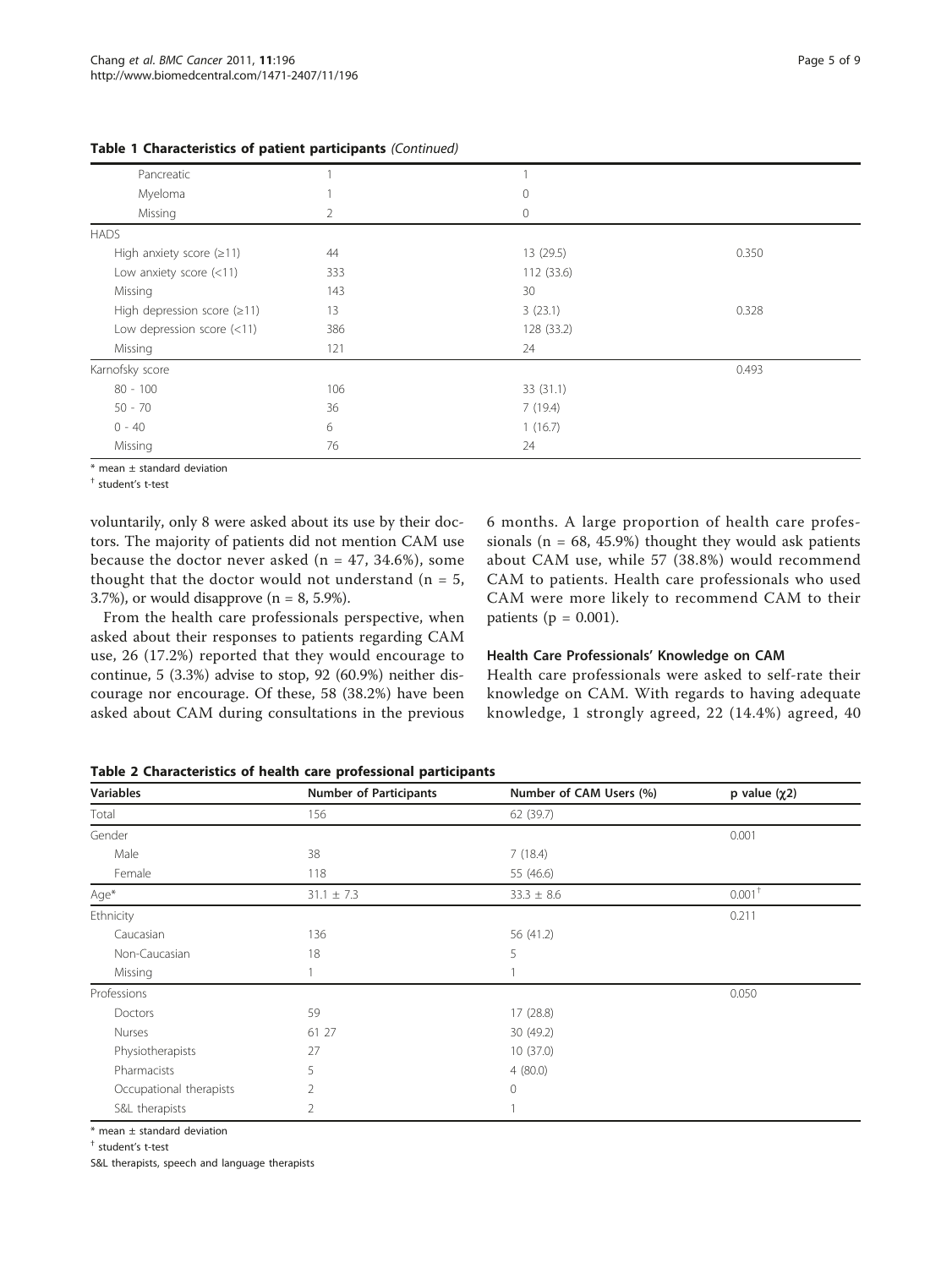#### <span id="page-5-0"></span>Table 3 Types of CAM used

| <b>Types of CAM Used</b>              | Number of Users (%) |  |  |  |
|---------------------------------------|---------------------|--|--|--|
| Natural supplements                   | 83 (53.9)           |  |  |  |
| Vitamins                              | 78 (50.6)           |  |  |  |
| Green tea                             | 62 (40.3)           |  |  |  |
| Massage therapy                       | 51 (33.1)           |  |  |  |
| Herbal remedies                       | 50 (30.5)           |  |  |  |
| Acupuncture                           | 40 (26.1)           |  |  |  |
| Yoga                                  | 35 (22.7)           |  |  |  |
| Homeopathy                            | 26 (16.9)           |  |  |  |
| Chinese herbal medicine               | 25 (16.2)           |  |  |  |
| Chiropractic                          | 20 (13.0)           |  |  |  |
| Meditation                            | 15(9.7)             |  |  |  |
| Energy healing                        | 14(9.1)             |  |  |  |
| Spiritual practice                    | 13(8.5)             |  |  |  |
| Music/art therapy                     | 12(7.8)             |  |  |  |
| Tai Chi                               | 10(6.5)             |  |  |  |
| Psychotherapy                         | 8(5.2)              |  |  |  |
| Hypnotherapy                          | 7(4.5)              |  |  |  |
| <b>Biofeedback</b>                    | 2(1.3)              |  |  |  |
| Others (Neuro Linguistic Programming) | 1(0.6)              |  |  |  |

(26.1%) undecided, 62 (40.5%) disagreed and 28 (18.3%) strongly disagreed. When asked if they were up to date with the best available evidence on CAM use, none strongly agreed, 5 agreed, 27 (17.5%) undecided, 83 (53.9%) disagreed and 39 (25.3%) strongly disagreed.

Five questions based on level 1a evidence were designed to assess health care professionals' knowledge on the evidence-based CAM practices including: the role of acupuncture in chemotherapy-induced nausea and vomiting; Chinese herbal medicine for side-effects of chemotherapy; antioxidant for the prevention of lung cancer; oral fish oil for the treatment of cancer cachexia and ginger as an effective anti-emetic remedy. The answers provided are summarised in Table [5](#page-6-0). The majority were undecided on all five questions highlighting the lack of knowledge.

#### **Discussion**

In this study, we surveyed the prevalence of CAM use in three distinctive populations and investigated the prevalence, predictive factors, knowledge of and attitudes toward CAM use. The communication on CAM between health care professionals and cancer patients was explored.

One of the strengths of this study is the recruitment process. Participants were approached and invited to complete the questionnaires, instead of using mailedquestionnaire method. With the assistance of nurse coordinators, the response rate of our study was 100% among patients who were invited to participate. This eradicates selection bias inherently associated with most mail-based study design as patients who use CAM are more inclined to participate. One might argue that the prevalence rate of CAM use in this study may not be a true reflection of the entire population as participants were accrued from the hospital setting. However, the prevalence rate reported here is in keeping with previous large scale population surveys [\[2](#page-7-0),[21-23\]](#page-8-0). Furthermore, patients (cancer or non-cancer) and visitors included in this study are a representative group of individuals that hospital-based health care workers interact with on a daily basis and are therefore clinically relevant.

In our study, the prevalence of CAM use is high in all groups of participants, intriguingly, the highest among health care professionals. This would reflect the growing rates of CAM use and it is an encouraging finding as CAM becomes more acceptable in the society. There is no difference in CAM use between cancer patients and non-cancer volunteers, which is not consistent with previous reports [\[5,](#page-7-0)[22](#page-8-0)-[26](#page-8-0)]. This may be explained by the inclusion of patients suffering from chronic disorders other than cancer in the non-cancer volunteer cohort. Factors associated with increased CAM use such as female gender, younger age, higher socioeconomic status and private health insurance shown in our study are consistent with previous data [[4,5](#page-7-0),[27,28](#page-8-0)]. Interestingly, patients with higher anxiety or depression score, more advanced disease stage and poorer performance status

|                                | <b>Univariate</b> | Multivariate Binary Logistic Regression |                         |           |  |
|--------------------------------|-------------------|-----------------------------------------|-------------------------|-----------|--|
| <b>Variables</b>               | p value           | Likelihood Ratio                        | 95% Confidence Interval | p value   |  |
| Female gender                  | < 0.001           | 3.703                                   | 2.251-6.094             | < 0.001   |  |
| Younger age                    | 0.004             | $\sim$                                  |                         | <b>NS</b> |  |
| Higher educational background  | < 0.001           | $\sim$                                  |                         | <b>NS</b> |  |
| Higher annual household income | 0.001             | $\overline{\phantom{a}}$                |                         | <b>NS</b> |  |
| Private health insurance       | 0.001             | 1.670                                   | 1.106-2.521             | 0.015     |  |
| Non-Christian                  | < 0.001           | 10.587                                  | 3.000-37.359            | < 0.001   |  |

NS, not significant.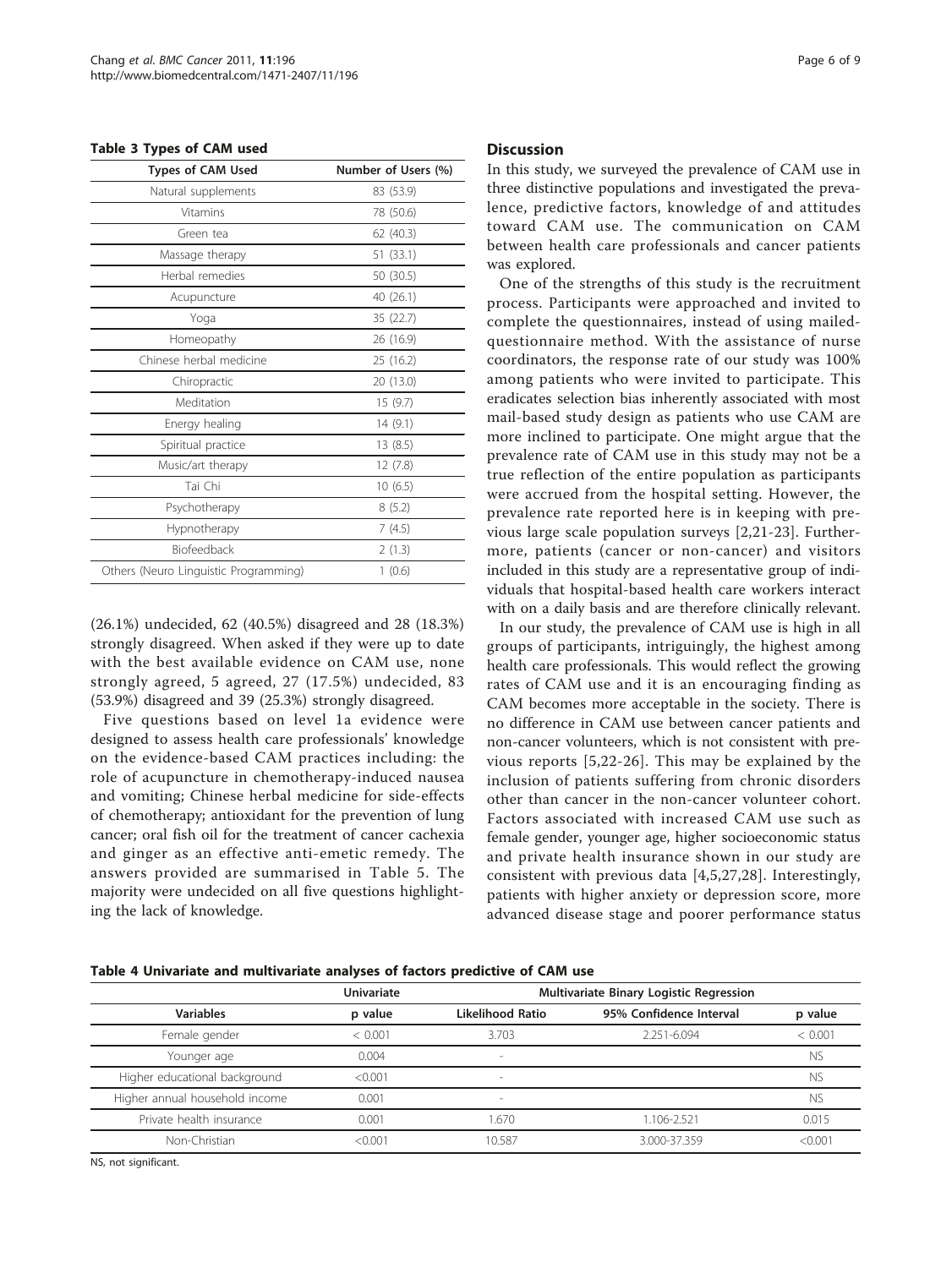|                                                                                                                                                  | Numbers of Answers (%) |              |                          |        |                             |
|--------------------------------------------------------------------------------------------------------------------------------------------------|------------------------|--------------|--------------------------|--------|-----------------------------|
| <b>Ouestions</b>                                                                                                                                 | Strongly<br>Agree      |              | Agree Undecided Disagree |        | Strongly<br><b>Disagree</b> |
| There is evidence that acupuncture is effective in reducing first day vomiting after<br>chemotherapy.                                            | 1(0.6)                 | 19<br>(12.3) | 128 (82.6)               | 5(3.2) | 2(1.3)                      |
| There is evidence that Chinese herbs decrease side-effects in patients treated with<br>chemotherapy.                                             | 1(0.6)                 | 11<br>(7.1)  | 132 (85.7)               | 8(5.2) | 2(1.3)                      |
| There is evidence to support recommending antioxidant vitamins such as $\alpha$ -tocopherol,<br>beta-carotene or retinol to prevent lung cancer. | $\Omega$               | 2<br>(7.8)   | 127 (82.5)               | 9(5.8) | 6(3.9)                      |
| There is evidence to support the use of oral fish oil for the management of cancer<br>cachexia.                                                  | $\Omega$               | 18<br>(11.7) | 126 (81.8)               | 8(5.2) | 2(1.3)                      |
| There is evidence that ginger has a potential role as an antiemetic herbal remedy.                                                               | 10(6.5)                | 29<br>(18.8) | 109 (70.8)               | 4(2.6) | 2(1.3)                      |

#### <span id="page-6-0"></span>Table 5 Distribution of answers provided by health care professionals on evidence-based practices of CAM in cancer

Bold fonts indicate the correct answers according to the best available evidence.

are not more likely to use CAM. Kristoffersen et al previously reported higher prevalence of CAM use among cancer patients with poorer prognosis [[9\]](#page-7-0). The authors suggested that this may be due to patients resorting to non-conventional therapy when less hope of cure is given by the physicians. In contrast, other studies have demonstrated that CAM use is not associated with more advanced disease stage [\[29-31](#page-8-0)]. This may be related to the complexity of underlying psychological and behavioural mechanisms influencing the use of CAM in cancer patients such as attitude, family support and coping behaviour as have been shown by previous reports [[32,33\]](#page-8-0).

The most commonly used CAM is orally ingested agents such as natural supplements, vitamins, green tea and herbal remedies. This further highlights the importance of documentation of the intake of these substances as part of routine clerking and assessment of patients in order to avoid potential drug-herb-vitamin interactions particularly in patients undergoing chemoor hormonal therapy. As demonstrated by our study, most patients do not inform their doctors about CAM use, mainly because the doctors never ask, or are perceived to be lack of CAM knowledge or disapproving. Therefore the initiatives to elicit CAM usage through history taking may be effective in obtaining such information.

There are numerous reports expressing communication gaps between health care professionals and patients on CAM. This is possibly related to the suboptimal evidence-based knowledge on these therapies but none of these studies had addressed this in detail [\[4,5](#page-7-0),[28](#page-8-0),[34-36](#page-8-0)]. To our knowledge, this is the first study that includes both health care professionals' attitudes toward CAM use in oncology and an assessment of their knowledge on these therapies. There is a significant discrepancy comparing patients and health care professionals' reported experience toward CAM. While only 8 of 155

CAM users were asked by their doctors about CAM use, a much higher proportion (45.9%) of health care professionals thought they would ask patients about its use. Similarly, only 17.2% of health care professionals would encourage patients to continue CAM, which is markedly different from experience reported by patients that 37.2% of doctors encouraged them to continue CAM when consulted.

When asked about their knowledge on CAM, the majority of health care professionals thought they did not have adequate knowledge (58.8%) nor were up to date with the best available evidence (79.2%) on CAM use. This is evident from answers provided by health care professionals to the five evidence-based CAM questions. Up to 80% were unsure of the roles of the aforementioned CAM practices in cancer-related scenarios, thereby not being able to advise patients regarding the benefits, limitations and even potential harms.

The findings of this study have major implications for undergraduate education. We demonstrated a high prevalence of CAM use in our study population consisting of cancer and non-cancer patients as well as health care workers. Despite the lack of awareness and knowledge on CAM, health care professionals expressed a high level of interest in CAM education. Until recently few allopathic medical students worldwide would have been exposed to the teaching of CAM. In recognition of the growing needs for medical graduates that have at least basic understanding of CAM in order to make appropriate referrals as part of integration of CAM into conventional medicine; several countries have incorporated CAM into undergraduate curricula such as the United States of America (USA), Finland, Germany, Japan, Canada, the Netherlands and Switzerland. Notably in Finland acupuncture has been part of the undergraduate curriculum since 1975. According to the worldwide review on CAM published by the World Health Organization, the majority of medical schools in the USA offer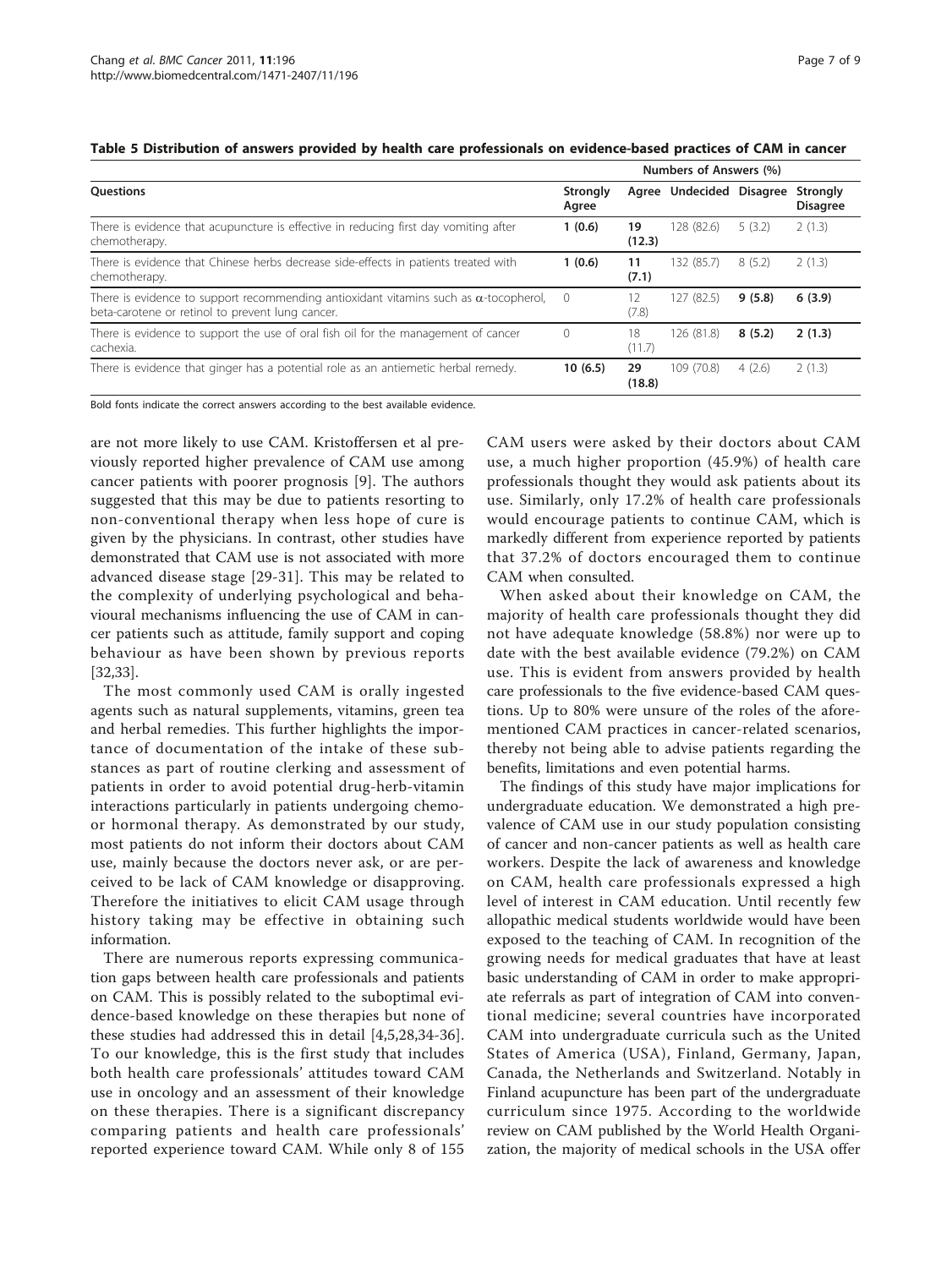<span id="page-7-0"></span>courses on CAM. Since 1997, primary care physicians have been encouraged to attend courses that enable them to incorporate homeopathy into practices. In Germany, medical schools are required to test students' knowledge of CAM. In Australia, acupuncturists form a part of the multidisciplinary management of patients in the public health sector. The British Medical Association recommends incorporating CAM into undergraduate curriculum and making accredited postgraduate training available [[37](#page-8-0)]. University of Southampton commenced education on CAM as part of the Special Study Module (SSM) out of students' request [[38](#page-8-0)]. As part of the Professionalism curriculum, CAM SSM has been made available at the National University of Ireland Galway for the last 2 years. The potential for incorporating CAM as part of a compulsory undergraduate curriculum remains to be evaluated.

Nevertheless there are some limitations to our study. The survey was carried out in a single institution involving generally defined populations of cancer patients, non-cancer volunteers and health care professionals. While further studies may be warranted to investigate the attitudes toward CAM in more specifically defined populations, the present study produced useful information on the overall prevalence of CAM use. The noncancer volunteer cohort was accrued from the hospital environment, which may not be truly reflective of the general population. Furthermore, the questionnaire used in this study did not address the use of CAM within a specific time period or specifically in relation to cancer.

# Conclusions

This survey demonstrates a high prevalence of CAM use among patients and health care professionals. Increased awareness of CAM use and potential drug-herb-vitamin interactions is critical for optimal patient care in oncology. The incorporation of CAM education into undergraduate medical curriculum may improve health care professionals' knowledge on CAM, thereby improving doctor-patient communication.

# Additional material



#### Authors' contributions

KHC and MAC conceived of and designed the study. KHC performed statistical analysis and drafted the manuscript. RB carried out the questionnaire survey. MAC helped to draft the manuscript. KJS and MJK participated throughout the study and critically reviewed the manuscript. All authors read and approved the final manuscript.

#### Competing interests

The authors declare that they have no competing interests.

Received: 14 June 2010 Accepted: 24 May 2011 Published: 24 May 2011

#### References

- 1. World Health Organization: WHO traditional medicine strategy 2002-2005. [[http://apps.who.int/medicinedocs/en/d/Js2297e/\]](http://apps.who.int/medicinedocs/en/d/Js2297e/).
- 2. Eisenberg DM, Kessler RC, Foster C, Norlock FE, Calkins DR, Delbanco TL: [Unconventional medicine in the United States.](http://www.ncbi.nlm.nih.gov/pubmed/8418405?dopt=Abstract) N Engl J Med 1993, 328:246-252.
- 3. Eisenberg DM, Davis RB, Ettner SL, Appel S, Wilkey S, Van Rompay M, Kessler RC: [Trends in alternative medicine use in the United States, 1990-](http://www.ncbi.nlm.nih.gov/pubmed/9820257?dopt=Abstract) [1997: Results of a follow-up national survey.](http://www.ncbi.nlm.nih.gov/pubmed/9820257?dopt=Abstract) JAMA 1998, 280:1569-1575.
- 4. Richardson MA, Sanders T, Palmer JL, Greisinger A, Singletary SE: [Complementary/alternative medicine use in a comprehensive cancer](http://www.ncbi.nlm.nih.gov/pubmed/10893280?dopt=Abstract) [center and the implications for oncology.](http://www.ncbi.nlm.nih.gov/pubmed/10893280?dopt=Abstract) J Clin Oncol 2000, 18:2505-2514.
- 5. Hyodo I, Amano N, Eguchi K, Narabayashi M, Imanishi J, Hirai M, Nakano T, Takashima S: [Nationwide survey on complementary and alternative](http://www.ncbi.nlm.nih.gov/pubmed/15728227?dopt=Abstract) [medicine in cancer patients in Japan.](http://www.ncbi.nlm.nih.gov/pubmed/15728227?dopt=Abstract) J Clin Oncol 2005, 23:2645-2654.
- 6. Miller DR, Anderson GT, Stark JJ, Granick JL, Richardson D: [Phase I/II trial of](http://www.ncbi.nlm.nih.gov/pubmed/9817287?dopt=Abstract) [the safety and efficacy of shark cartilage in the treatment of advanced](http://www.ncbi.nlm.nih.gov/pubmed/9817287?dopt=Abstract) [cancer.](http://www.ncbi.nlm.nih.gov/pubmed/9817287?dopt=Abstract) J Clin Oncol 1998, 16:3649-3655.
- 7. Loprinzi CL, Levitt R, Barton DL, Sloan JA, Atherton PJ, Smith DJ, Dakhil SR, Moore DF Jr, Krook JE, Rowland KM Jr, Mazurczak MA, Berg AR, Kim GP, North Central cancer Treatment Group: [Evaluation of shark cartilage in](http://www.ncbi.nlm.nih.gov/pubmed/15912493?dopt=Abstract) [patients with advanced cancer: a North Central Cancer Treatment group](http://www.ncbi.nlm.nih.gov/pubmed/15912493?dopt=Abstract) [trial.](http://www.ncbi.nlm.nih.gov/pubmed/15912493?dopt=Abstract) Cancer 2005, 104:176-182.
- 8. Mathijssen RH, Verweij J, de Bruijn P, Loos WJ, Sparreboom A: [Effects of St.](http://www.ncbi.nlm.nih.gov/pubmed/12189228?dopt=Abstract) John'[s wort on irinotecan metabolism: St. John](http://www.ncbi.nlm.nih.gov/pubmed/12189228?dopt=Abstract)'s Wort–More [implications for cancer patients.](http://www.ncbi.nlm.nih.gov/pubmed/12189228?dopt=Abstract) J Natl Cancer Inst 2002, 94:1247-1249
- 9. Kristoffersen AE, Fonnebo V, Norheim AJ: [Do cancer patients with a poor](http://www.ncbi.nlm.nih.gov/pubmed/19848548?dopt=Abstract) [prognosis use complementary and alternative medicine more often](http://www.ncbi.nlm.nih.gov/pubmed/19848548?dopt=Abstract) [than others?](http://www.ncbi.nlm.nih.gov/pubmed/19848548?dopt=Abstract) J Altern Complement Med 2009, 15:1115-1120.
- 10. Hlubocky FJ, Ratain MJ, Wen M, Daugherty CK: [Complementary and](http://www.ncbi.nlm.nih.gov/pubmed/17290064?dopt=Abstract) [alternative medicine among advanced cancer patients enrolled on](http://www.ncbi.nlm.nih.gov/pubmed/17290064?dopt=Abstract) [phase I trials: a study of prognosis, quality of life, and preferences for](http://www.ncbi.nlm.nih.gov/pubmed/17290064?dopt=Abstract) [decision making.](http://www.ncbi.nlm.nih.gov/pubmed/17290064?dopt=Abstract) J Clin Oncol 2007, 25:548-554.
- 11. Amin M, Glynn F, Rowley S, O'Leary G, O'Dwyer T, Timon C, Kinsella J: [Complementary medicine use in patients with head and neck cancer in](http://www.ncbi.nlm.nih.gov/pubmed/20229270?dopt=Abstract) [Ireland.](http://www.ncbi.nlm.nih.gov/pubmed/20229270?dopt=Abstract) Eur Arch Otorhinolaryngol 2010, 267:1291-1297.
- 12. Richardson MA, Masse LC, Nanny K, Sanders C: [Discrepant views of](http://www.ncbi.nlm.nih.gov/pubmed/15378417?dopt=Abstract) [oncologists and cancer patients on complementary/alternative](http://www.ncbi.nlm.nih.gov/pubmed/15378417?dopt=Abstract) [medicine.](http://www.ncbi.nlm.nih.gov/pubmed/15378417?dopt=Abstract) Support Care Cancer 2004, 12:797-804.
- 13. Hyodo I, Eguchi K, Nishina T, Endo H, Tanimizu M, Mikami I, Takashima S, Imanishi J: [Perceptions and attitudes of clinical oncologists on](http://www.ncbi.nlm.nih.gov/pubmed/12767101?dopt=Abstract) [complementary and alternative medicine.](http://www.ncbi.nlm.nih.gov/pubmed/12767101?dopt=Abstract) Cancer 2003, 97:2861-2868.
- 14. Risberg T, Kolstad A, Bremnes Y, Holte H, Wist EA, Mella O, Klepp O, Wilsgaard T, Cassileth BR: [Knowledge of and attitudes toward](http://www.ncbi.nlm.nih.gov/pubmed/14962719?dopt=Abstract) [complementary and alternative therapies: a national multicentre study](http://www.ncbi.nlm.nih.gov/pubmed/14962719?dopt=Abstract) [of oncology professionals in Norway.](http://www.ncbi.nlm.nih.gov/pubmed/14962719?dopt=Abstract) Eur J Cancer 2004, 40:529-535.
- 15. Hyodo I, Eguchi K, Takigawa N, Segawa Y, Hosokawa Y, Kamejima K, Inoue R: [Psychological impact of informed consent in hospitalized](http://www.ncbi.nlm.nih.gov/pubmed/10541981?dopt=Abstract) [cancer patients: A sequential study of anxiety and depression using the](http://www.ncbi.nlm.nih.gov/pubmed/10541981?dopt=Abstract) [hospital anxiety and depression scale.](http://www.ncbi.nlm.nih.gov/pubmed/10541981?dopt=Abstract) Support Care Cancer 1999, 7:396-399.
- 16. Ezzo J, Vickers A, Richardson MA, Allen C, Dibble SL, Issell B, Lao L, Pearl M, Ramirez G, Roscoe JA, Shen J, Shivnan JC, Streitberger K, Treish I, Zhang G: [Acupuncture-Point stimulation for chemotherapy-induced nausea and](http://www.ncbi.nlm.nih.gov/pubmed/16192603?dopt=Abstract) [vomiting.](http://www.ncbi.nlm.nih.gov/pubmed/16192603?dopt=Abstract) J Clin Oncol 2005, 23:7188-7198.
- 17. Taixiang W, Munro AJ, Guanjian L: Chinese medical herbs for chemotherapy side effects in colorectal cancer patients. Cochrane Database of Systematic Reviews 2005, 1:CD004540.
- 18. Caraballoso M, Sacristan M, Serra C, Bonfill X: Drugs for preventing lung cancer in healthy people. Cochrane Database of Systematic Reviews 2003, 2: CD002141.
- 19. Dewey A, Baughan C, Dean T, Higgins B, Johnson I: Eicosapentaenoic acid (EPA, an omega-3 fatty acid from fish oils) for the treatment of cancer cachexia. Cochrane Database of Systematic Reviews 2007, 1:CD004597.